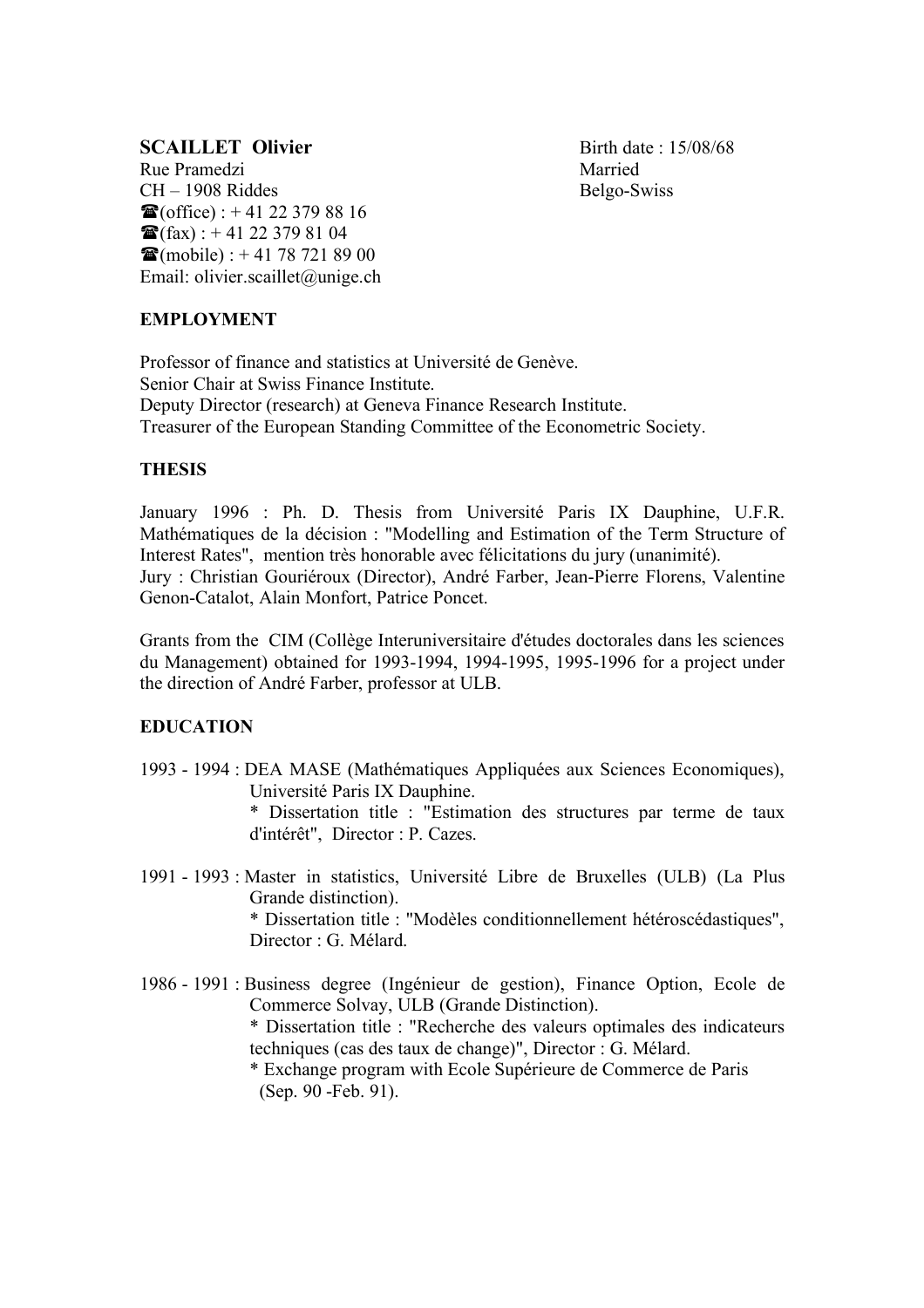### **SCIENTIFIC ACTIVITY**

#### *Elected Fellow of SoFiE (Society of Financial Econometrics)*

#### *Books:*

- Econométrie de la Finance : Analyses Historiques, with C. Gouriéroux and A. Szafarz, Collection "Economie et Statistiques Avancées", Editions Economica, Paris (1997).

#### *Publications:*

- "Estimation d'équations de diffusion à partir d'observations discrètes et de méthodes fondées sur des simulations" with L. Broze and J.M. Zakoïan, *Mélanges en l'honneur de Simone Huyberechts*, *Cahiers du CERO*, Vol. 36, (1994), 43-55.

- "Testing for continuous-time models of the short-term interest rate" with L. Broze and J.M. Zakoïan, *Journal of Empirical Finance*, Vol. 2, (1995), 199-223.

- "Options on futures and forward contracts in the affine term structure model", with B. Leblanc, *Advances in Futures and Options Research*, Vol. 8, (1995), 241-261.

- "Compound and exchange options in the affine term structure model", *Applied Mathematical Finance*, Vol. 3, (1996), 75-92.

- "Estimation de modèles de la structure par terme des taux d'intérêt" with L. Broze and J.M. Zakoïan, *Revue Economique*, *XLIV Congrès de l'AFSE*, Vol. 47, N° 3, (1996), 511-519.

- "Unemployment insurance and mortgages" with C. Gouriéroux, *Insurance : Mathematics and Economics,* 20, (1997), 173-195.

- "Comparaison de la rentabilité historique de l'immobilier, des actions, des obligations et du monétaire" with T. de Roquemaurel, *Banque et Marchés,* 28, (1997), 16-20.

- "Instrumental models and indirect encompassing" with G. Dhaene and C. Gouriéroux, *Econometrica*, 66, (1998), 673-688.

- "Quasi indirect inference for diffusion processes" with L. Broze and J.M. Zakoïan, *Econometric Theory,* 14, (1998), 161-186.

- "Path dependent options on yields in the affine term structure model", with B. Leblanc, *Finance and Stochastics*, 2, (1998), 349-367.

- "A new index of Belgian shares" with R. Anderson and D. Reinard, *Revue de la Banque*, 3, (1998), 126-130.

- "Analyse empirique de la théorie des anticipations de la structure par terme des taux d'intérêt", *Bulletin du Service d'Analyse Economique de l'IRES,* Janvier, (1998), 101- 127.

- "Multiregime term structure models" with C. Gouriéroux, *Revue Finance,* Special issue on financial econometrics, 19, 2, (1998), 71-92.

- "Lookback and barrier options: A comparison between Black-Scholes and ACB pricing", with J.L. Prigent and O. Renault, *Revue Finance,* Special issue on exotic options, 20, 2, (1999), 143-152.

- "Convergence of discrete time option pricing models under stochastic interest rates" with J.P. Lesne and J.L. Prigent, *Finance and Stochastics,* 4, (2000), 81-93.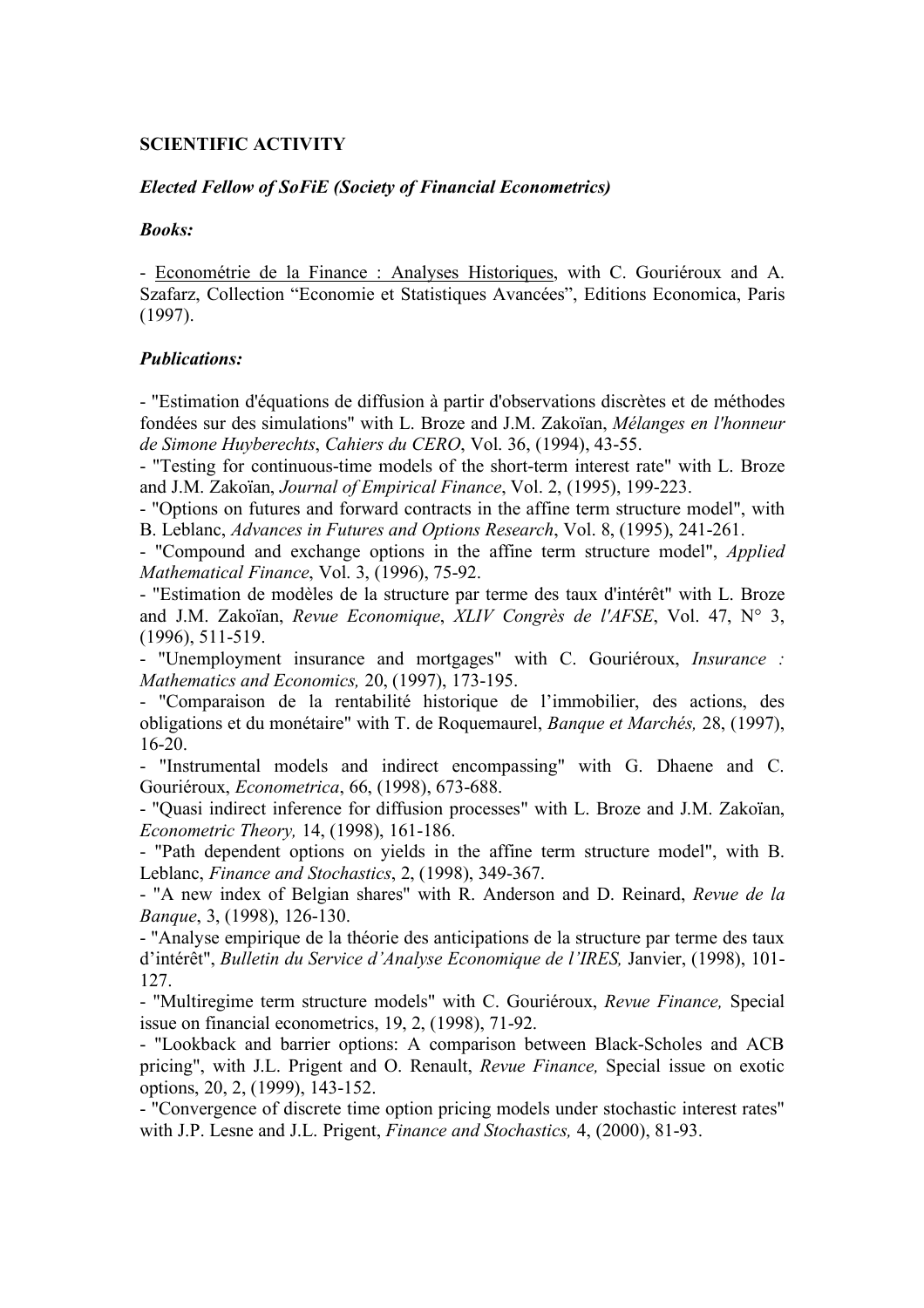- "A correction note on the first passage time of an Ornstein-Uhlenbeck process to a boundary" with B. Leblanc and O. Renault, *Finance and Stochastics,* 4, (2000), 109- 111*.*

- "Sensitivity analysis of Value at Risk" with C. Gouriéroux and J.P. Laurent, *Journal of Empirical Finance, Bi-Annual Award Winning Paper of Best Paper Published in JEF*, 7, (2000), 225-245.

- "An autoregressive conditional binomial option pricing model" with J.L. Prigent and O. Renault, in *Selected papers of the First World Congress of the Bachelier Finance Society*, eds Géman, Madan, Pliska and Vorst, Springer Verlag, Heidelberg, (2001), 353-373, *Inquire UK prize 2001*.

- "An empirical investigation in credit spread indices", with J.L. Prigent and O. Renault, *Journal of Risk,* 3, (2001), 27-55.

- "The dynamics of US credit spread indices" with O. Renault, *European Investment Review,* 1, (2002), 45-49*.*

- "A nonparametric analysis of stock index return dependence through bivariate copulas", *European Investment Review,* 1, (2002), 7-16*.*

- "Indirect inference, nuisance parameter and threshold moving average models" with A. Guay, *Journal of Business and Economic Statistics*, 21, (2003), 122-132.

- "Nonparametric estimation of copulas for time series", with J.D. Fermanian, *Journal of Risk,* 5, (2003), 25-54.

- "The origin and development of VaR", in *Modern Risk Management: A History, 15th anniversary of Risk Magazine,* Risk Publications, (2003), 151-158.

- "Nonparametric estimation and sensitivity analysis of expected shortfall", *Mathematical Finance*, 14, (2004), 115-129.

- "Option pricing with discrete rebalancing" with J.L. Prigent and O. Renault, *Journal of Empirical Finance*, 11, (2004), 133-161.

- "Density estimation using inverse and reciprocal inverse Gaussian kernels", *Journal of Nonparametric Statistics*, 16, (2004), 217-226.

- "Testing for concordance ordering", with A. Cebrian and M. Denuit, *Astin Bulletin,*  34, (2004), 151-173.

- "Nonparametric tests for positive quadrant dependence", with M. Denuit, *Journal of Financial Econometrics*, 2, (2004), 422-450.

- "On the Way to Recovery: A Nonparametric Bias Free Estimation of Recovery Rate Densities", with O. Renault, *Journal of Banking and Finance*, 28, (2004), 2915-2931.

- "Some statistical pitfalls in copula modeling for financial applications" with J.D. Fermanian, in *Capital Formation, Governance and Banking*, Nova Science Publishers (2005), 57-72.

- "Nonparametric estimation of conditional expected shortfall", *Revue Assurances et Gestion des Risques/Insurance and Risk Management Journal*, 72, (2005), 639-660.

- "Sensitivity Analysis of VaR and Expected Shortfall for Portfolios under Netting Agreements", with J.D. Fermanian, *Journal of Banking and Finance*, 29, (2005), 927- 958.

- "Consistency of asymmetric kernel density estimators and smoothed histograms with application to income data", with T. Bouezmarni, *Econometric Theory*, 21, (2005), 390-412.

- "Estimation of recovery rate densities: non-parametric and semi-parametric approaches versus industry practice" with M. Hagmann and O. Renault, in *Recovery Risk: The Next Challenge in Credit Risk Management*, Eds: Resti, A., Sironi, A., Altman E., Risk Publications, London, (2005), 323-346.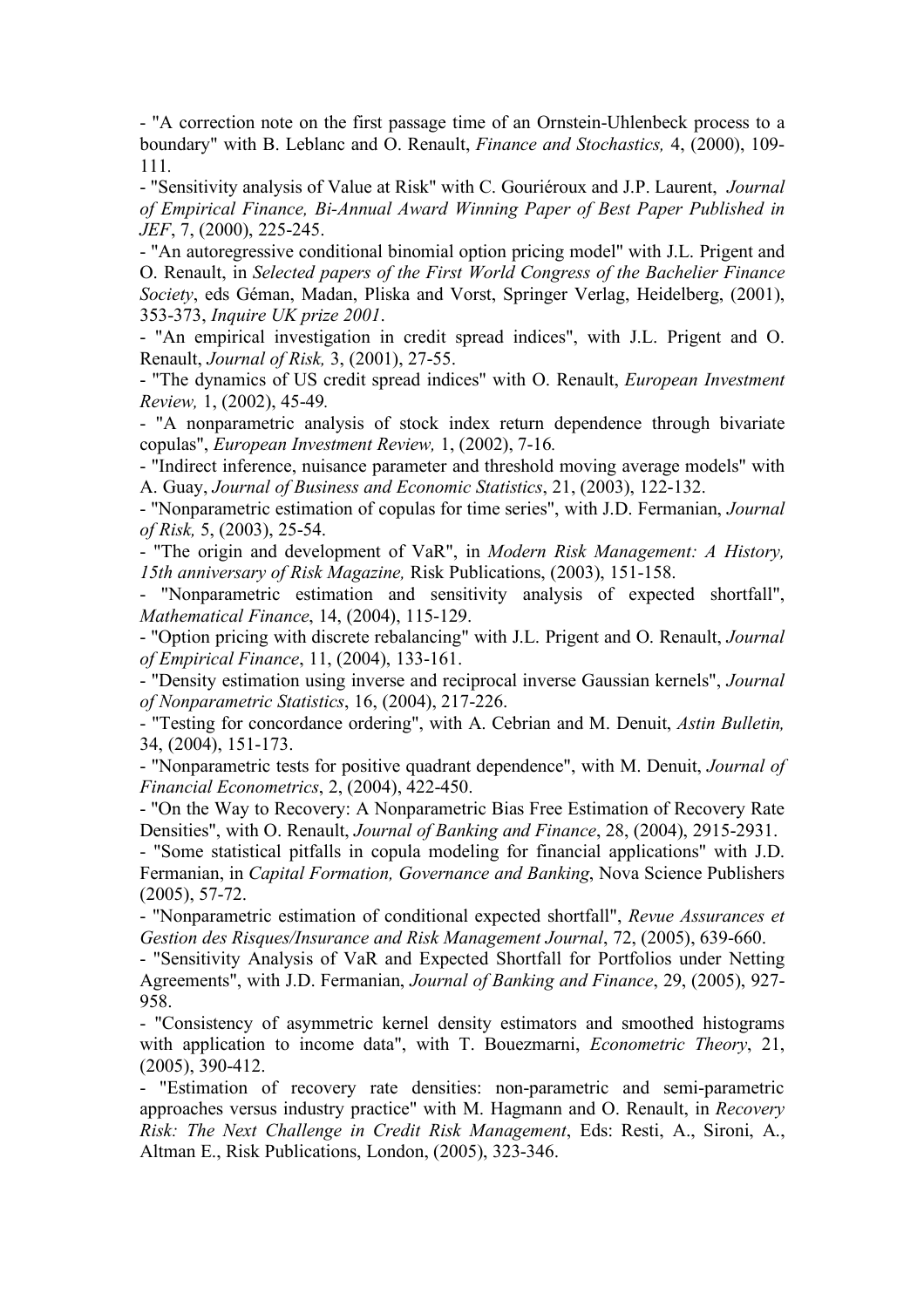- "A Kolmogorov-Smirnov type test for positive quadrant dependence", *Canadian Journal of Statistics*, 33, (2005), 415-427*.*

- "A fast subsampling method for nonlinear dynamic models", with H. Hong, *Journal of Econometrics*, 133, (2006), 557-578.

- "Optimal asset management for pension funds" with F. Menoncin, *Managerial Finance*, 32, (2006), 347-374.

- "Kernel based goodness-of-fit tests for copulas with fixed smoothing parameters", *Journal of Multivariate Analysis*, 98, (2007), 533-543*.*

- "Theory and calibration of Swap Market Models", with S. Galluccio, Z. Huang and J.-M. Ly, *Mathematical Finance*, 17, (2007), 111–141.

- "The estimation of copulas: theory and practice" with A. Charpentier and J.-D. Fermanian, in *Copulas: From theory to application in finance*, Ed: Rank J., Risk Publications, London, (2007), Section2.

- "A Kolmogorov-Smirnov type test for shortfall dominance against parametric alternatives" with M. Denuit and A.C. Goderniaux, *Technometrics*, 49, (2007), 88-99.

"Multivariate wavelet-based shape preserving estimation for dependent observations", with A. Cosma and R. von Sachs, *Bernoulli,* 13, (2007), 301-329.

- "Approximation and calibration of short-term implied volatilities under jumpdiffusion stochastic volatility", with A. Medvedev, *Review of Financial Studies,* 20, (2007), 427-459.

- "Optimal asset allocation for pension funds under mortality risk during the accumulation and decumulation phases", with P. Battocchio and F. Menoncin, *Annals of Operations Research*, 142, (2007), 141-165.

- "Linear-quadratic jump-diffusion models with application to stochastic volatility", with P. Cheng, *Mathematical Finance*, 17, (2007), 575-598.

- "Local multiplicative bias correction for asymmetric kernel density estimators", with M. Hagmann, *Journal of Econometrics*, 141, (2007), 213-249.

- "Semiparametric methods in econometrics: Guest editorial", with M. Fernandes and O. Linton, *Journal of Econometrics*, 141, (2007), 1-4.

- "Business and financial Indicators: what are the determinants of default probability changes?", with F. Couderc and O. Renault, in *Credit Risk : Models, Derivatives, and Management*, Chapman & Hall, Financial Mathematics Series, (2008), 235-268.

- "Testing for equality betwen two copulas", with B. Rémillard, *Journal of Multivariate Analysis*, 100, (2009), 377-386.

- "Assessing multivariate predictors of financial market movements: A latent factor framework for ordinal data", with P. Huber and M.-P. Victoria-Feser, *Annals of Applied Statistics*, 3, (2009), 249-271.

- "Local transformation kernel density estimation of loss distributions", with J. Gustafsson, M. Hagmann, and J. P. Nielsen, *Journal of Business and Economic Statistics,* 27, (2009), 161-175.

- "Testing for threshold effect in ARFIMA models: Application to US unemployment rate data", with A. Lahiani, *International Journal of Forecasting*, 25, (2009), 418- 428.

- "Testing for stochastic dominance efficiency", with N. Topaloglou, *Journal of Business and Economic Statistics*, 28, (2010), 169-180.

- "False discoveries in mutual fund performance: Measuring luck in estimated alphas", with L. Barras and R. Wermers, *Journal of Finance*, 65, (2010), 179-216, Swiss Finance Institute / Banque Privée Espirito Santo Award Prize 2008.

- "Pricing American options under stochastic volatility and stochastic interest rates", with A. Medvedev, *Journal of Financial Economics*, 98, (2010), 145-159.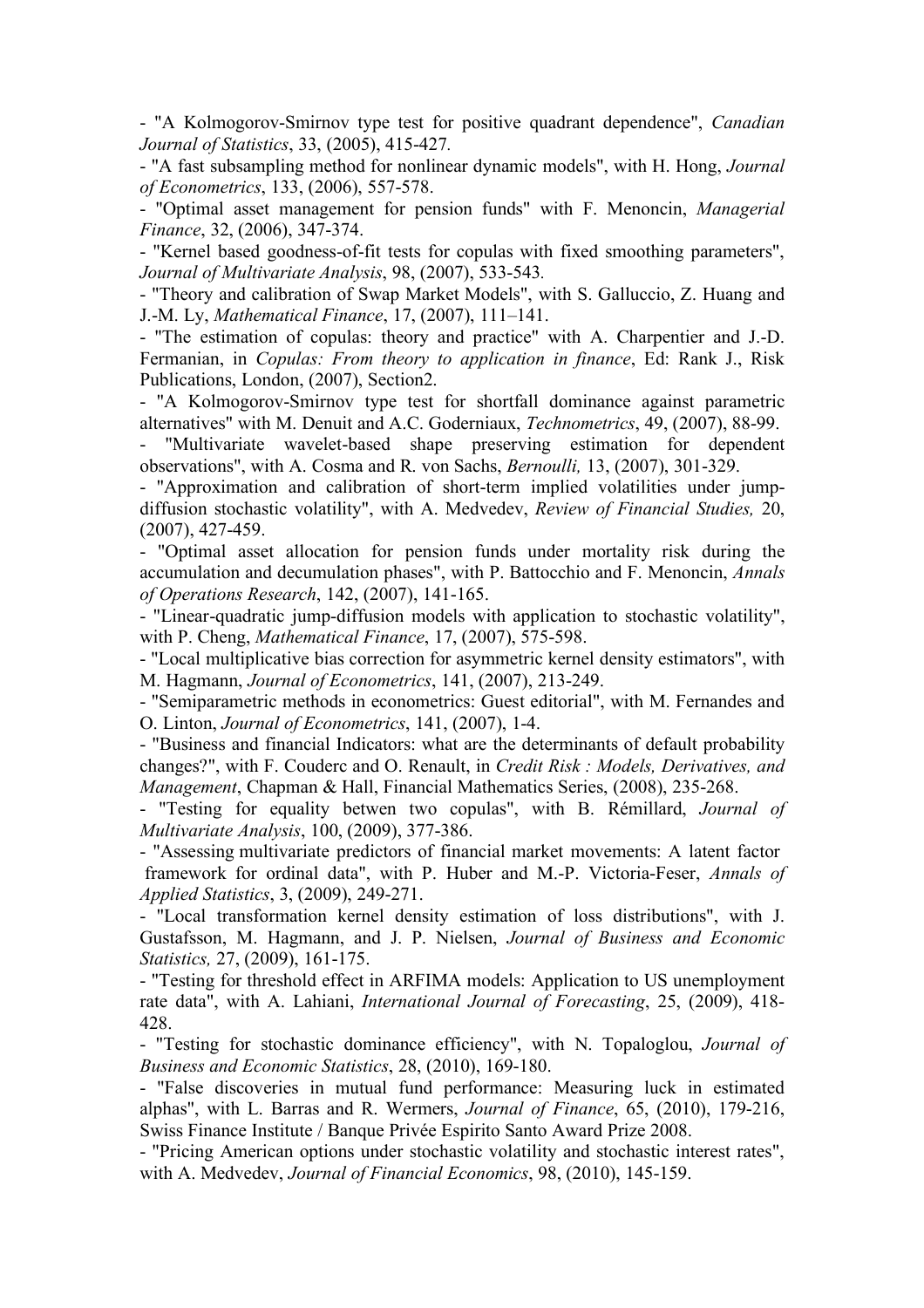- "Swap market models", with S. Galluccio, in *Encyclopedia of Quantitative Finance,*  (2010), John Wiley & Sons Ltd.

- "CMS spread options", with S. Galluccio, in *Encyclopedia of Quantitative Finance,*  (2010), John Wiley & Sons Ltd.

- "Weather derivatives", with P. Barrieu, in *Encyclopedia of Quantitative Finance,*  (2010), John Wiley & Sons Ltd.

- "A primer on weather derivatives", with P. Barrieu, in *Handbook on Uncertainty and Environmental Decision Making,* (2010), International Series in Operations Research and Management Science, Springer Verlag.

- "Tikhonov regularisation for nonparametric instrumental variable estimators", with P. Gagliardini, *Journal of Econometrics*, 167, (2012), 61-75.

- "Nonparametric instrumental variable estimators of quantile structural effects", with P. Gagliardini, *Econometrica*, 80, (2012), 1533-1562.

- "Robust subsampling", with L. Camponovo and F. Trojani, *Journal of Econometrics*, 167, (2012), 197-210.

- "Technical trading revisited: persistence tests, transaction costs, and false discoveries", with P. Bajgrowicz, *Journal of Financial Economics*, 106, (2012), 473- 491.

- "Hedge fund managers: luck and dynamic assessment", with G. Criton, *Bankers, Markets & Investors*, 129, (2014), 1-15.

- "Testing for symmetry and conditional symmetry using asymmetric kernels", with M. Fernandes and E. Mendes, *Annals of the Institute of Statistical Mathematics*, 67, 4, (2015), 649-671.

- "Jumps in high-frequency data: spurious detections, dynamics and news", with P. Bajgrowicz and A. Treccani, *Management Science*, 62, 8, (2016), 2198-2217.

- "Time-varying risk premium in large cross-sectional equity datasets", with P. Gagliardini and E. Ossola, *Econometrica*, 84, 3, (2016), 985-1046.

- "On ill-posedness of nonparametric instrumental variable regression with convexity constraints", *The Econometrics Journal*, 19, (2016), 232-236.

- "Comments on : Nonparametric Tail Risk, Stock Returns and the Macroeconomy", with L. Camponovo and F. Trojani, *Journal of Financial Econometrics*, 15, (2017), 377-387.

- "A specification test for nonparametric instrumental variable regression", with P. Gagliardini, *Annals of Economics and Statistics, Special Issue on "Inverse Problems in Econometrics*", 128, (2017), 151-201.

- "High-frequency jump analysis of the bitcoin market", with A. Treccani and C. Trevisan, forthcoming in a special issue of the *Journal of Financial Econometrics* dedicated to blockchain and cryptocurrencies.

- "Early exercise decision in American options with dividends, stochastic volatility and jumps", with A. Cosma, S. Galluccio, and P. Pederzoli, forthcoming in the *Journal of Financial and Quantitative Analysis.*

- "Spanning Tests for Markowitz Stochastic Dominance", with S. Arvanitis and N. Topaloglou, forthcoming in the *Journal of Econometrics*, Special issue on Nonlinear Financial Econometrics.

### *Discussion papers and work in progress:*

- "Estimation of models with ARCH errors and applications" with R. Azrak and G. Mélard, User's guide TSE Time Series Software, 1993.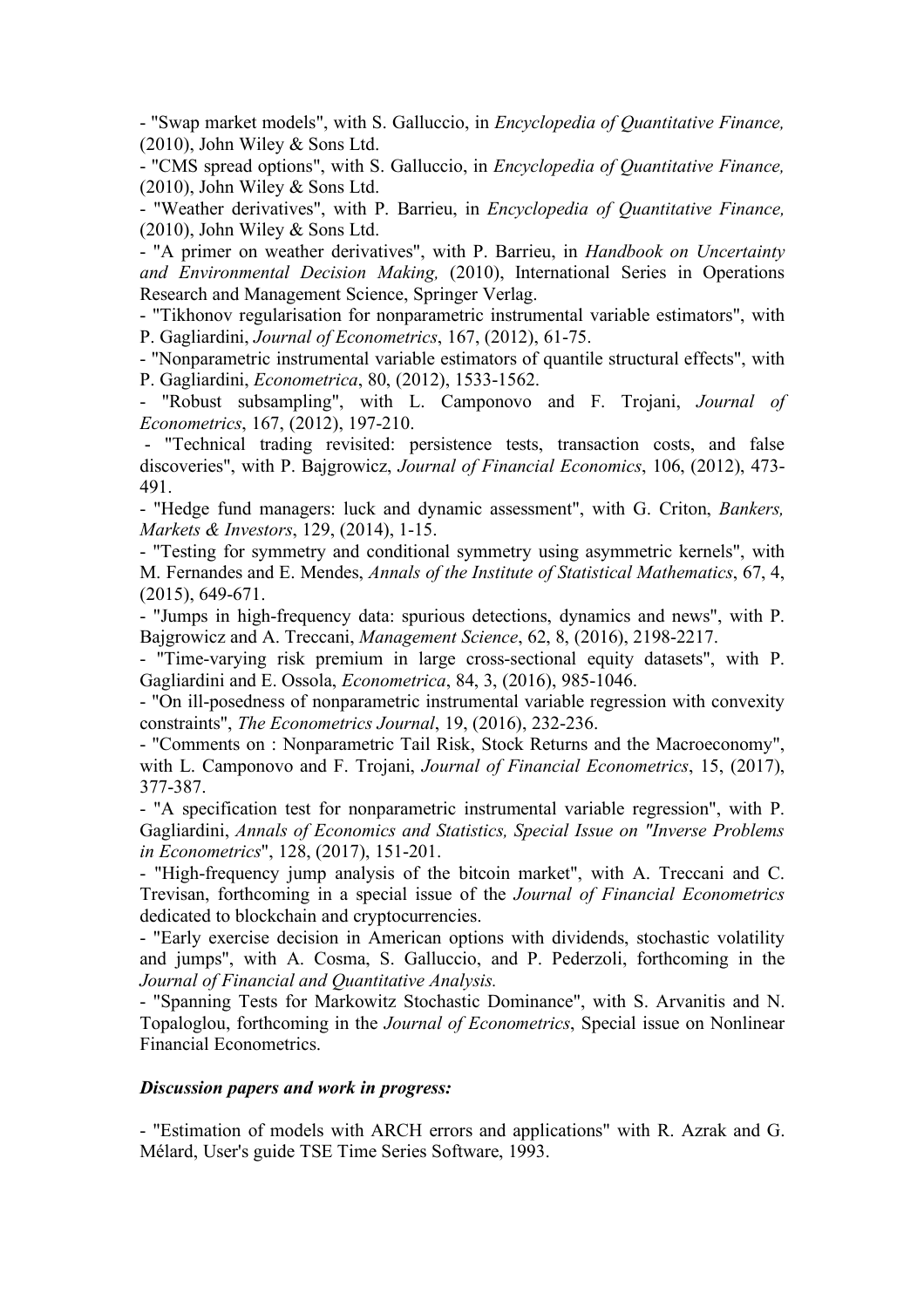- "Estimation of the term structure from bond data" with C. Gouriéroux, CREST DP 9415 and CEPREMAP DP 9415.

- "Forecast intervals in ARCH exponential smoothing" with L. Broze and G. Mélard, CORE DP 9481 and CREST DP 9502.

- "A new index of Belgian shares" with R. Anderson and D. Reinard, IRES DP 9716.

- "Reconstitution de la courbe des taux zéro-coupon et modèles d'arbitrage" with A. Frachot, mimeo.

- "Variance optimal cap pricing models", with J.P. Laurent, IRES DP 9902 and CREST DP 9907.

- "Bartlett identities tests" with A. Chesher, G. Dhaene and C. Gouriéroux, IRES DP 9919, CREST DP 9932 and CORE DP 9939.

- "Reversed score and likelihood ratio tests", with Geert Dhaene, IRES DP2026 and CREST DP 2000-60.

- "Weak convergence of hedging strategies of contingent claims", with J.L. Prigent, FAME DP 39 and HEC Genève DP 2002-02.

- "Mortality risk and real optimal asset allocation for pension funds", with F. Menoncin, FAME DP 101 and HEC Genève DP 2003.23.

- "A diagnostic criterion for approximate factor structure", with P. Gagliardini and E. Ossola, Swiss Finance Institute DP 2016.51.

- "Predictability Hidden by Anomalous Observations", with L. Camponovo and F. Trojani, Swiss Finance Institute DP 2012.05.

- "Time-Varying Risk Premia in Large International Equity Markets", with I. Chaieb and H. Langlois, Swiss Finance Institute DP 2018.04.

- "The cross-sectional distribution of fund skill measures", with L. Barras and P. Gagliardini, Swiss Finance Institute DP 2018.66.

#### *Seminars and Conferences (last 3 years):*

- "Pricing American options using fast recursive projections", with A. Cosma, S. Galluccio, and P. Pederzoli, seminar at University of Orleans, Orleans, January 2016. - "A diagnostic criterion for approximate factor structure", with P. Gagliardini and E. Ossola, DagStat (invited speaker), Goettingen, March 2016.

- "A diagnostic criterion for approximate factor structure", with P. Gagliardini and E. Ossola, Econometrics Seminar at University College of London, London, May 2016.

- "Pricing American options using fast recursive projections", with A. Cosma, S. Galluccio, and P. Pederzoli, FERM2016 conference, Guangzhou, June 2016.

- "Comments on : Nonparametric Tail Risk, Stock Returns and the Macroeconomy", with L. Camponovo and F. Trojani, SoFiE conference, Hong Kong, June 2016.

- "A diagnostic criterion for approximate factor structure", with P. Gagliardini and E. Ossola, Invited speaker at SoFiE conference, Hong Kong, June 2016.

- "A diagnostic criterion for approximate factor structure", with P. Gagliardini and E. Ossola, CEMFI seminar, Madrid, October 2016.

- "A diagnostic criterion for approximate factor structure", with P. Gagliardini and E. Ossola, FMA international 2016, Las Vegas, October 2016.

- "A diagnostic criterion for approximate factor structure", with P. Gagliardini and E. Ossola, seminar at Pittsburgh University, Pittsburgh, November 2016.

- "A diagnostic criterion for approximate factor structure", with P. Gagliardini and E. Ossola, seminar at PennState University, State College, November 2016.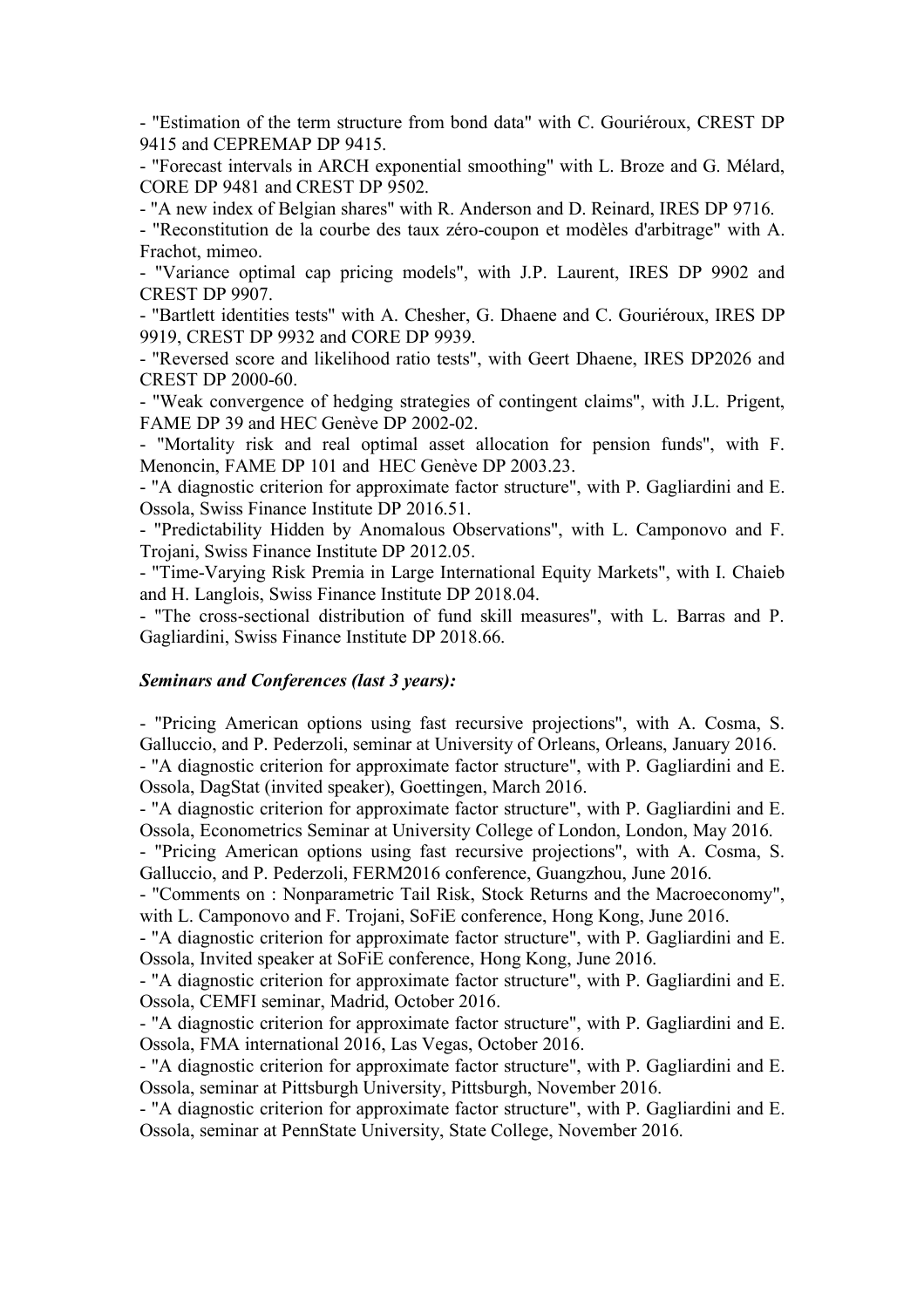- "A diagnostic criterion for approximate factor structure", with P. Gagliardini and E. Ossola, seminar at Federal Reserve Board of Governors, Washington DC, November 2016.

- "A diagnostic criterion for approximate factor structure", with P. Gagliardini and E. Ossola, seminar at University of Surrey, Guildford, November 2016.

- "A diagnostic criterion for approximate factor structure", with P. Gagliardini and E. Ossola, seminar at University of Cergy-Pontoise, Cergy-Pontoise, January 2017.

- "A diagnostic criterion for approximate factor structure", with P. Gagliardini and E. Ossola, seminar at Ecole Hotelière de Lausanne, Lausanne, February 2017.

- "A diagnostic criterion for approximate factor structure", with P. Gagliardini and E. Ossola, seminar at University of Illinois, Urbana-Champaign, April 2017.

- "A diagnostic criterion for approximate factor structure", with P. Gagliardini and E. Ossola, seminar at University of Aarhus, Aarhus, April 2017.

- "A diagnostic criterion for approximate factor structure", with P. Gagliardini and E. Ossola, Seminar at Athens University of Economics and Business, Athens, May 2017.

- "A diagnostic criterion for approximate factor structure", with P. Gagliardini and E. Ossola, Stochastic dynamic models confrence, Lausanne, June 2017.

- "A diagnostic criterion for approximate factor structure", with P. Gagliardini and E. Ossola, "Meeting in econometrics" conference, Toulouse, June 2017.

- "High-frequency jump analysis of the bitcoin market", with A. Treccani and C. Trevisan, "Market microstructure and high-frequency data" conference, Chicago, June 2017.

- "High-frequency jump analysis of the bitcoin market", with A. Treccani and C. Trevisan, invited session at ISI conference, Marrakech, July 2017.

- "Saddlepoint techniques for spatial panel data models", with C. Jiang, D. La Vecchia and E. Ronchetti, seminar at University of Orleans, Orleans, September 2017.

- "A diagnostic criterion for approximate factor structure", with P. Gagliardini and E. Ossola, invited speaker at Financial Econometrics conference at Boston University, Boston, September 2017.

- "Time-varying risk premia in large international equity markets", with I. Chaieb and H. Langlois, Finance seminar at Boston University, Boston, September 2017.

- "Time-varying risk premia in large international equity markets", with I. Chaieb and H. Langlois, Big Data worshop at PUC University, Rio, October 2017.

- "A diagnostic criterion for approximate factor structure", with P. Gagliardini and E. Ossola, keynote speaker at 3rd International Financial Econometrics conference, Porto Seguro, October 2017.

- "Saddlepoint techniques for spatial panel data models", with C. Jiang, D. La Vecchia and E. Ronchetti, Conference in honor of Luc Bauwens, Brussels, October 2017.

- "Saddlepoint techniques for spatial panel data models", with C. Jiang, D. La Vecchia and E. Ronchetti, Econometrics seminar at University of Lille, Lille, December 2017.

- "Saddlepoint techniques for spatial panel data models", with C. Jiang, D. La Vecchia and E. Ronchetti, Statistic Seminar at University of Chicago, Chicago, April 2018.

- "Time-varying risk premia in large international equity markets", with I. Chaieb and H. Langlois, Seminar at University of Chicago, Chicago, April 2018.

- "Time-varying risk premia in large international equity markets", with I. Chaieb and H. Langlois, Seminar at Northwestern University, Chicago, April 2018.

- "Time-varying risk premia in large international equity markets", with I. Chaieb and H. Langlois, Financial Econometrics conference, Toulouse, May 2018.

- "Time-varying risk premia in large international equity markets", with I. Chaieb and H. Langlois, ISAG seminar, Geneva, May 2018.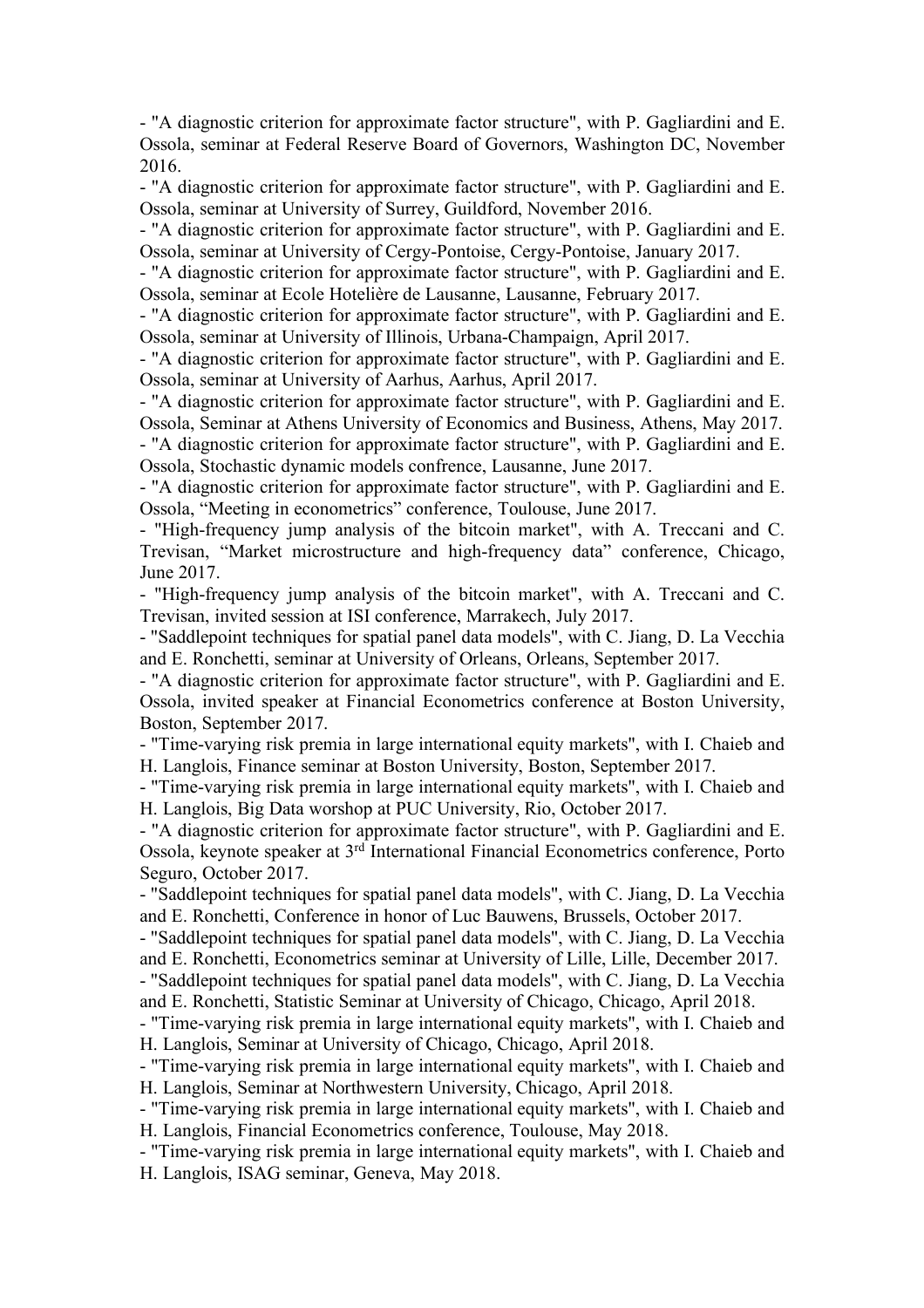- "Spanning Tests for Markowitz Stochastic Dominance", with S. Arvanitis and N. Topaloglou, Swiss Finance Institute research days, Gerzensee, June 2018.

- "The cross-sectional distribution of fund skill measures", with L. Barras and P. Gagliardini, ISNPS 2018, Salerno, June 2018.

- "Time-varying risk premia in large international equity markets", with I. Chaieb and H. Langlois, ICSA conference, Qingdao, July 2018.

- "Saddlepoint techniques for spatial panel data models", with C. Jiang, D. La Vecchia and E. Ronchetti, EEA-ESEM congress, Cologne, August 2018.

- "Saddlepoint techniques for spatial panel data models", with C. Jiang, D. La Vecchia and E. Ronchetti, Economics seminar at McGill University, Montréal, September 2018.

- "Time-varying risk premia in large international equity markets", with I. Chaieb and H. Langlois, Finance seminar at HEC Montréal, Montréal, September 2018.

- "The cross-sectional distribution of fund skill measures", with L. Barras and P. Gagliardini, Statistics seminar at UNIGE, Genève, October 2018.

- "The cross-sectional distribution of fund skill measures", with L. Barras and P. Gagliardini, Finance seminar at University of Luxembourg, Luxembourg, November 2018.

- "The cross-sectional distribution of fund skill measures", with L. Barras and P. Gagliardini, Finance seminar at ULB, Brussels, December 2018.

### *Invitations (last 3 years):*

Université d'Orléans, Orléans, January 2013/14/15/16/17/18/19 (1 week); ); Université de Cergy-Pontoise, Cergy-Pontoise January 2013/14/15/16/17/18/19 (1 week); ENSAE-CREST, Paris, June 2013 (3 weeks); Fundacion Getulio Vargas, Sao Paulo, September 2013 (2 weeks); Stevanovich center at University of Chicago, May 2015 (one week) April 2017 (one week) April 2018 (one week).

#### *Referee's activity:*

Econometrica; Review of Economic Studies; Review of Economics and Statistics; Economic Journal; Proceedings of the National Academy of Science (PNAS); Management Science; Operations Research; Journal of the American Statistical Association; Journal of the Royal Statistical Society B; Biometrika; Journal of Econometrics; Econometric Theory; Econometrics Journal; Journal of Financial Econometrics; Journal of Applied Econometrics; Econometric Reviews; Statistica Sinica; Journal of Business and Economic Statistics; Annals of Statistics; Annals of Applied Statistics; Canadian Journal of Statistics; Journal of Statistical Planning and Inference; Journal of Multivariate Analysis; Scandinavian Journal of Statistics; Journal of Nonparametric Statistics; International Journal of Forecasting; Journal of Economic Dynamics and Control; Journal of Mathematical Economics; Review of Financial Studies; Review of Finance; Review of Financial Economics; Journal of Empirical Finance; Journal of Banking and Finance; Journal of Money, Credit and Banking; Review of Derivatives Research; Journal of Financial Intermediation; Journal of Financial Markets; European Journal of Finance; International Review of Economics and Finance; Mathematical Finance; Finance and Stochastics; SIAM Journal of Financial Mathematics; Quantitative Finance Review; Algorithmic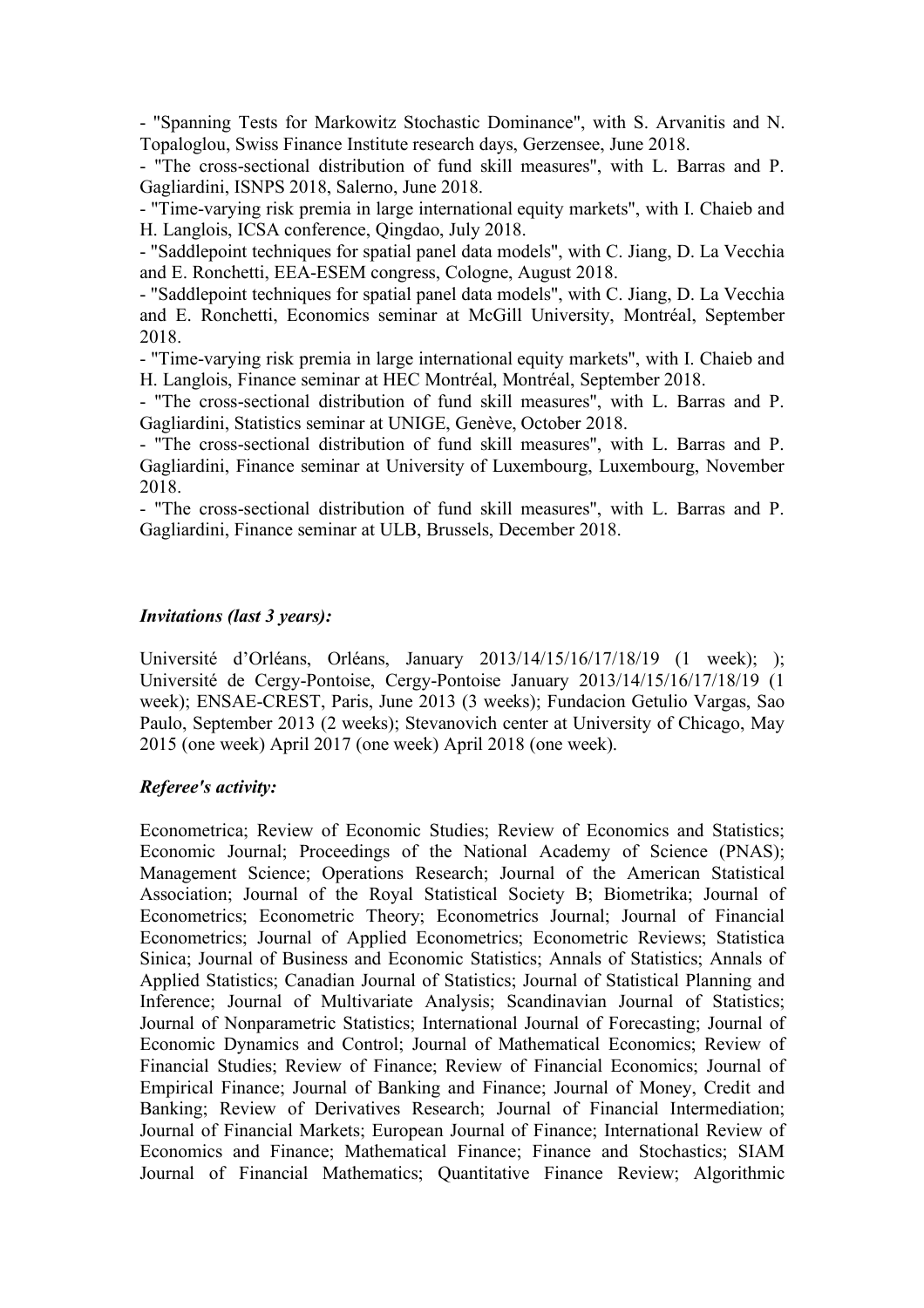Finance; Applied Mathematical Finance; International Journal of Computing Science and Mathematics; International Journal of Computer Mathematics; Insurance: Mathematics and Economics; Geneva Papers on Risk and Insurance; Journal of Risk; Journal of Credit Risk; Journal of Futures Markets; Risk; Computational Statistics and Data Analysis; Statistics and Probability Letters; Test; Communications in Statistics; Applied Stochastic Models in Business and Industry; Physica A; Statistics; Pakistan Journal of Statistics; Annals of Operations Research; European Journal of Operational Research; Mathematical and Computer Modelling; Journal of Computational and Applied Mathematics, Annales d'Economie et de Statistique; Revue Economique; Revue Finance; Revista Brasileira de Economia; Recherches Economiques de Louvain; Cahiers Economiques de Bruxelles; Fonds National de la Recherche Suisse; Italian Ministry for Education (MIUR); MITACS-NCE Canadian research funding; Conseil de recherches en sciences humaines du Canada; Natural Sciences and Engineering Research Council of Canada; ANR GIP France; ERCl Advanced Grant scheme and IDEAS program; Fonds québécois de recherche sur la nature et les technologies; Expert for AERES evaluation of GREQAM Marseille.

# *Participation to Editorial Boards:*

Journal of Business and Economic Statistics (Associate Editor: 2007- ); Econometric Theory (Associate Editor: 2011- ); Econometrics Journal (Associate Editor: 2012- ); Journal of Econometrics (Co-Editor: special issue "Semiparametric methods in econometrics", 2007; Co-Editor: special issue "Nonlinear financial econometrics", 2018; Associate Editor: 2017- ) Management Science (Associate Editor: 2012-2016); Journal of Banking and Finance (Associate Editor: 2011- ); Stat (Associate Editor: 2012- ); Stochastic analysis and Applications (Associate Editor: 2013- ); Annals of Computational and Financial Econometrics (Associate Editor: 2013- ); Journal of Financial Econometrics (Co-Editor: special issue "(EC)2 Conference Econometrics of Financial and Insurance Risks", 2007); Revue Finance, Finance Letters ; Econometrics (Guest-Editor: special issue "Volatility modeling", 2018) Management Science: Distinguished Service Award 2013.

# *PhD advisorships and Participation to PhD Juries and other Committees:*

- Olivier Renault (UCL 2000) : co-advisor ; David Veredas (UCL 2002) : coadvisor; Francesco Menoncin (UCL 2003) : co-advisor ; Antonio Cosma (UCL 2004) : co-advisor ; Peng Cheng (FAME 2005) : advisor ; Zhijiang Huang (Swiss Finance Institute 2007) : advisor ; Laurent Barras (Swiss Finance Institute 2007) : co-advisor ; Matthias Hagmann (Swiss Finance Institute 2007) : co-advisor ; Amine Lahiani (Uni. de Genève 2008) : co-advisor ; Alexey Medvedev (Swiss Finance Institute 2008) : advisor ; Fabien Couderc (Swiss Finance Institute 2008) : advisor ; Enrico Schumann (Uni. de Genève 2010) : co-advisor ; Pierre Bajgrowicz (Uni. de Genève 2010) : advisor ; Gilles Criton (Uni. de Genève 2011) : advisor ; Adrien Treccani (Swiss Finance Institute, 2016) : advisor ; Paola Pederzoli (Swiss Finance Institute, 2018) : advisor ; Elisabeth Proehl (Swiss Finance Institute, 2018) : co-advisor.
- Pierre Tychon (UCL 1997) ; Pierre Giot (UCL 1999) ; Chrissopighi Braila (UCL 1999) ; Ricardo Calcagno (UCL 2001) ; Florian Heider (UCL 2001) ; Blanchet Scalliet (Uni. d'Evry 2001) ; Michael Westphallen (FAME 2002) ; Rosario del' Aquillla (USI 2002) ; Roger Walder (FAME 2002) ; Alexandre d'Aspremont (Ec.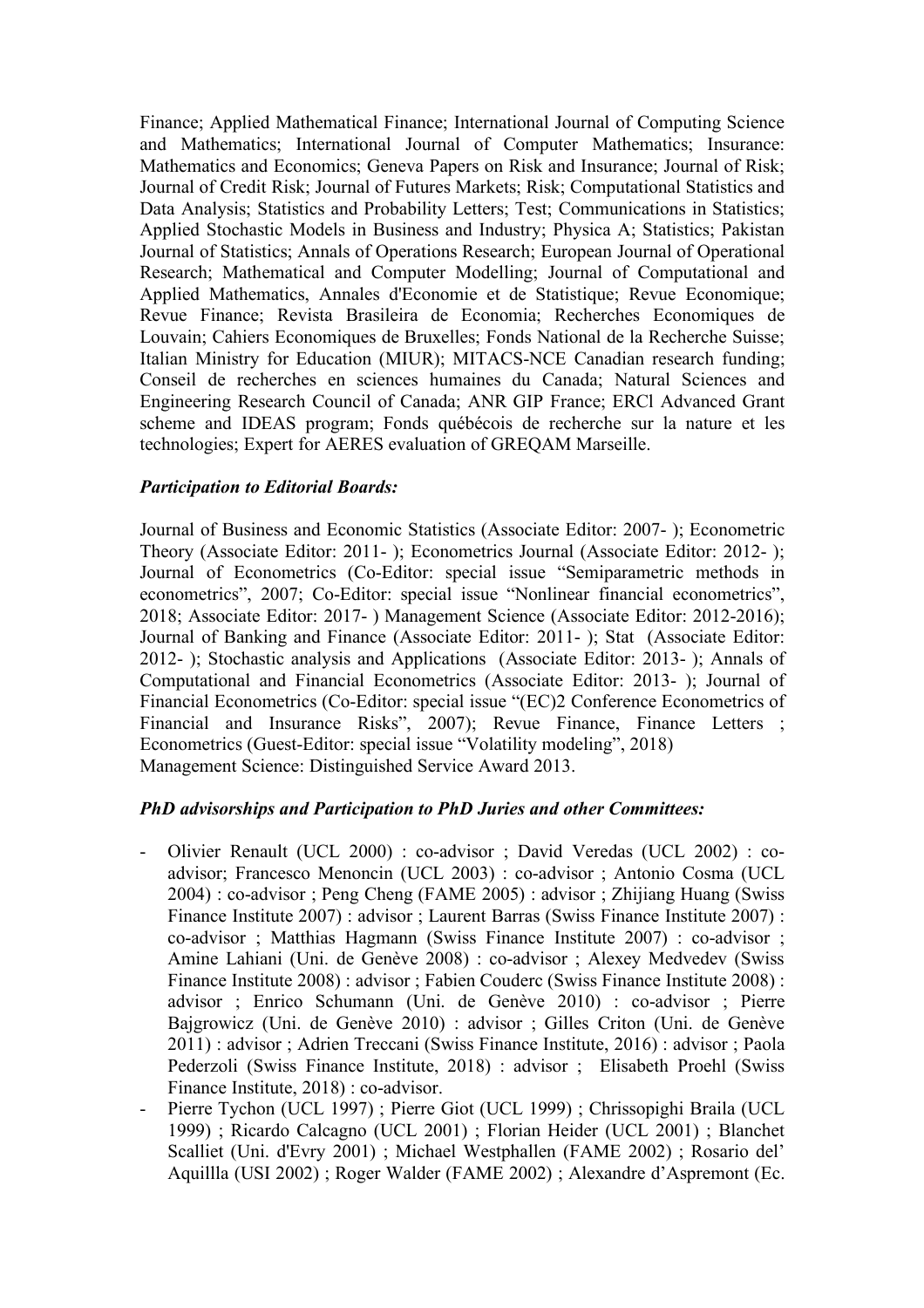Poly. Paris 2003) ; Olivier Roustand (ISFA 2003) ; Salwa Toumi (Uni. Cergy Pontoise 2003) ; Yan Li (Uni. Coll. London 2003) ; Mahfoudh Besbes Sana (Uni. Cergy Pontoise 2003) ; Malek Saihi (Uni. Paris IX-Dauphine 2004) ; Inass El Farissi (Uni. Cergy Pontoise 2004) ; Philippe Huber (Uni. Genève 2004) ; Erick Rengifo (UCL 2005) ; Antoine Chouillou (Uni. d'Evry 2005) ; Helena Beltran (UCL 2005) ; Mathieu Brezovski (Uni. Louis Pasteur 2005) ; Sandrine Henon (Uni. Marne La Vallée 2005) ; Fabrice Tahar (Uni. Cergy Pontoise 2005) ; Razvan Sufana (Uni. Toronto 2006) ; Yannick Malvergne (habilitation à diriger des recherches, Uni. Lyon 1 2006) ; Frédéric Babonneau (Uni. Genève 2006) ; Marc Bison (Tourou University International 2006) ; Aboubakar Hounkponou (Uni. Cergy Pontoise 2008) ; Kris Boudt (Katholieke Uni. Leuven 2008) ; Tomasz Wieladek (HEI 2008) ; Mohamed Houkari (ISFA Lyon 2008) ; Fausto Galli (UCL, 2009) ; Rania Hentati (Uni. Cergy Pontoise 2009) ; Farid Mkaouar (Uni. Cergy Pontoise 2009) ; Hachmi Ben Ameur (Uni. Cergy Pontoise 2009) ; Lorenzo Camponovo (USI 2009) ; Heni Boubaker (Université de Marseilles 2010) ; David Nicolay (Ecole Polytechnique 2011) ; Maroua Mhiri (Uni. Cergy Pontoise 2011) ; Bastien Drut (ULB et Uni. Paris Ouest 2011) ; Naceur Naguez (Uni. Cergy Pontoise 2011) ; Charles-Olivier Amédée-Manesme (Uni. Cergy Pontoise 2012) ; Grégoire Leblon (Uni. Rennes I 2012) ; Benoit Dewaele (ULB 2012) ; Myriam Ben Ayed (Uni. Cergy Pontoise 2013) ; Gerda Cabej (Uni. Genève

2013) ; Ramona Westermann (Swiss Finance Institute 2013) ; Elisa Ossola (Uni. Lugano 2013) ; Julien Cujean (Swiss Finance Institute 2013) ; Komlan Kouassi (Université de Strasbourg 2013) ; Ali Boudhina (HEC Montréal 2013) ; Nourdine Letifi (Uni. Cergy Pontoise 2013) ; Geogiana-Denisa Banulescu (Uni. Maastricht 2014) ; Julien Pénasse (Uni. Cergy Pontoise and Tilburg University 2014) ; Abdallah Ben Saida (Uni. Cergy Pontoise 2014) ; Gerda Cabej (Uni. Genève 2014) ; Lorenzo Frattarolo (Uni. Venice 2014) ; Alper Odabasioglu (Uni. Genève 2015) ; Guillaume Roussellet (Uni. Paris IX Dauphine 2015) ; Hela Maalej (Uni. Cergy Pontoise 2015) ; Simon Thévenin (Uni. Genève 2015) ; Sessi Tokpavi (habilitation à diriger des recherches, Uni. Paris Nanterre 2015) ; Mi Lim Kim (Uni. Cergy Pontoise 2016) ; Cesare Robotti (full professor promotion, Imperial College, 2016) ; Souleymane Laminou Abdou (Uni. de Rennes 2016) ; Sébastien Coupy (Swiss Finance Institute 2016) ; Christopher Trévisan (Swiss Finance Institute, 2016) ; Christopher Hemmens (Uni. Genève 2017) ; Anna Simoni (habilitation à diriger des recherches, Uni. Toulouse 2017) ; Piotr Orlowski (Uni. Lugano 2017) ; Nicola Fusari (Associate professor promotion, Johns Hopkins Carey business school, 2017).

## *Participation to Scientific Committees and Scientific Councils***:**

Fifth workshop on econometrics and finance, Bruxelles, December 1997; Pricing and Managing Financial Assets in International Capital Markets, Le Mans, January 2000 ; PAI conference on financial econometrics, Leuven, January 2001 ; Conference on risk management, Hamam-Sousse, March 2001 ; AFFI 2001, Namur, June 2001 ; Journées Jeunes Economètres, Strasbourg, May 2002 ; AFFI 2002, Strasbourg, June 2002 ; EIR 2003, Geneve, September 2003 ; Demostafi, Quebec, May 2004 ; Semiparametrics in Rio, Rio, July 2004 ; CREDIT conference, Venise, October 2004 ; AFFI 2005, Paris, June 2005 ; EFA 2005, Moscow, August 2005 ; EFA 2006, Zurich, August 2006 ; ESEM 2006, Vienna, August 2006 ; EFA 2007, Slovenia, August 2007 ; ESEM 2007, Budapest, August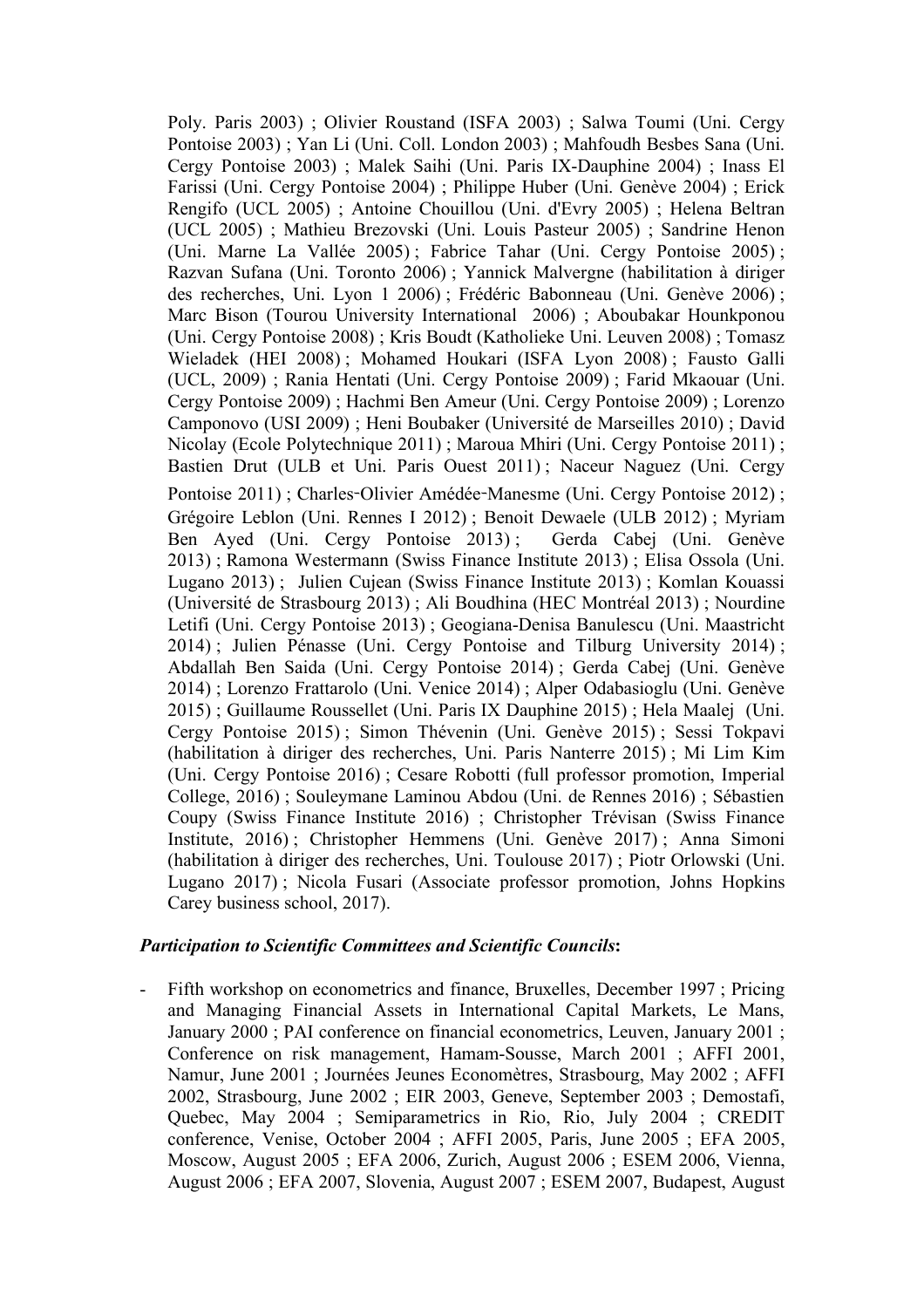2007 ; EFA 2008, Athens, August 2008 ; ESEM 2008, Milan, August 2008 ; SoFiE conference, Geneva, June 2009 ; EFA 2009, Bergen, August 2009 ; ESEM 2009, Barcelona, August 2009 ; 3rd Financial Risks International Forum, Paris, March 2010 ; 4th Financial Risks International Forum, Paris, March 2011 ; SoFiE 2011, Chicago, June 2011 ; ESEM 2011, Oslo, August 2011 ; 5th Financial Risks International Forum, Paris, March 2012 ; SoFiE 2012, Oxford, June 2012 ; EFA, Copenhagen, August 2012 ; ESEM 2012, Malaga, August 2012 ; 6th Financial Risks International Forum, Paris, March 2013 ; SoFiE 2013, Singapore, June 2013 ; Workshop on Financial Markets and Nonlinear Dynamics, Paris, June 2013 ; EFA, Cambridge, August 2013 ; ESEM 2013, Goteborg, August 2013 ; 7th Financial Risks International Forum, Paris, March 2014 ; IEEE CIFEr 2014, London, March 2014 ; AFFI 2014, Aix en Provence, May 2014 ; SoFiE 2014, Toronto, June 2014 ; EFA, Lugano, August 2014 (track chair); BdF-ACPR-SoFiE conference Paris, July 2014; ESEM 2014, Toulouse, August 2014; 8th Financial Risks International Forum, Paris, March 2015 ; SGF conference, Zurich, April 2015; SoFiE 2015, Aarhus, June 2015 ; EFA, Vienna, August 2015; FMA International, Orlando, October 2015 ; IEEE CIFEr 2015, Cape Town, December 2015 ; 9th Financial Risks International Forum, Paris, March 2016 ; AFFI 2016, Liège, May 2016 ; FERM 2016, Guangzhou, June 2016 ; SoFiE 2016, Hong-Kong, June 2016 ; EFMA 2016, Basel, July 2016 ; ESEM 2016, Geneva, August 2016 ; FMA International, Las Vegas, October 2016 ; IEEE CIFEr 2016, Athens, December 2016 ; SGF conference 2017, Zurich, March 2017 ; SNDE symposium, Paris, March 2017 ; 10th Financial Risks International Forum, Paris, March 2017 ; SoFiE 2017, New-York, June 2017 ; ESEM 2017, Lisbon, August 2017 ; FMA International, Boston, October 2017 ; Workshop (ISC Paris and ESC La Rochelle) Alternative Finance, November 2017 ; IEEE CIFEr 2017, Hawaii, December 2017 ; AFFI meeting, Paris, December 2017 ; 11th Financial Risks International Forum, Paris, March 2018 ; AFFI meeting, Paris, June 2018 ; FERM 2018, Shanghai, June 2018 ; SoFiE 2018, Lugano, June 2018 ; IEEE CIFEr 2019, Bangalore, December 2018 ; AFFI meeting, Paris, December 2018 ; SGF conference 2019, Zurich, March 2019 ; 12th Financial Risks International Forum, Paris, March 2019 ; SoFiE 2019, Shanghai, June 2019.

Member of the International Scientific Council of the Solvay Brussels School of Economics and Management (Université Libre de Bruxelles, 2012-2014), of the International Advisory board of CERGAM (Université d'Aix-Marseille, 2012- 2013), and of the Scientific Council of the Master Econométrie et Statistique Appliquée (Université d'Orléans, 2016-).

## *Participation to Research Contracts and Grants:*

Modelling of interest rate for Fractales SA (ALM Software for life insurance companies). FSR doctoral grant (UCL) : David Veredas (1999-2001) FSR postdoctoral grant (UCL) : Marc Henry (1999-2001) ARC project (UCL) : (1993-1998), (1999-2004) PAI project (CORE-IRES-ULB-KUL) : (1996-2001) Crédit à chercheur (FNRS) : (2000-2001) Subproject 10 in NCCR Finrisk (2002-2013) Projet de recherche (FNS-SNF) 100018 149307: « Empirical pricing of American derivative assets » (2014-2017).